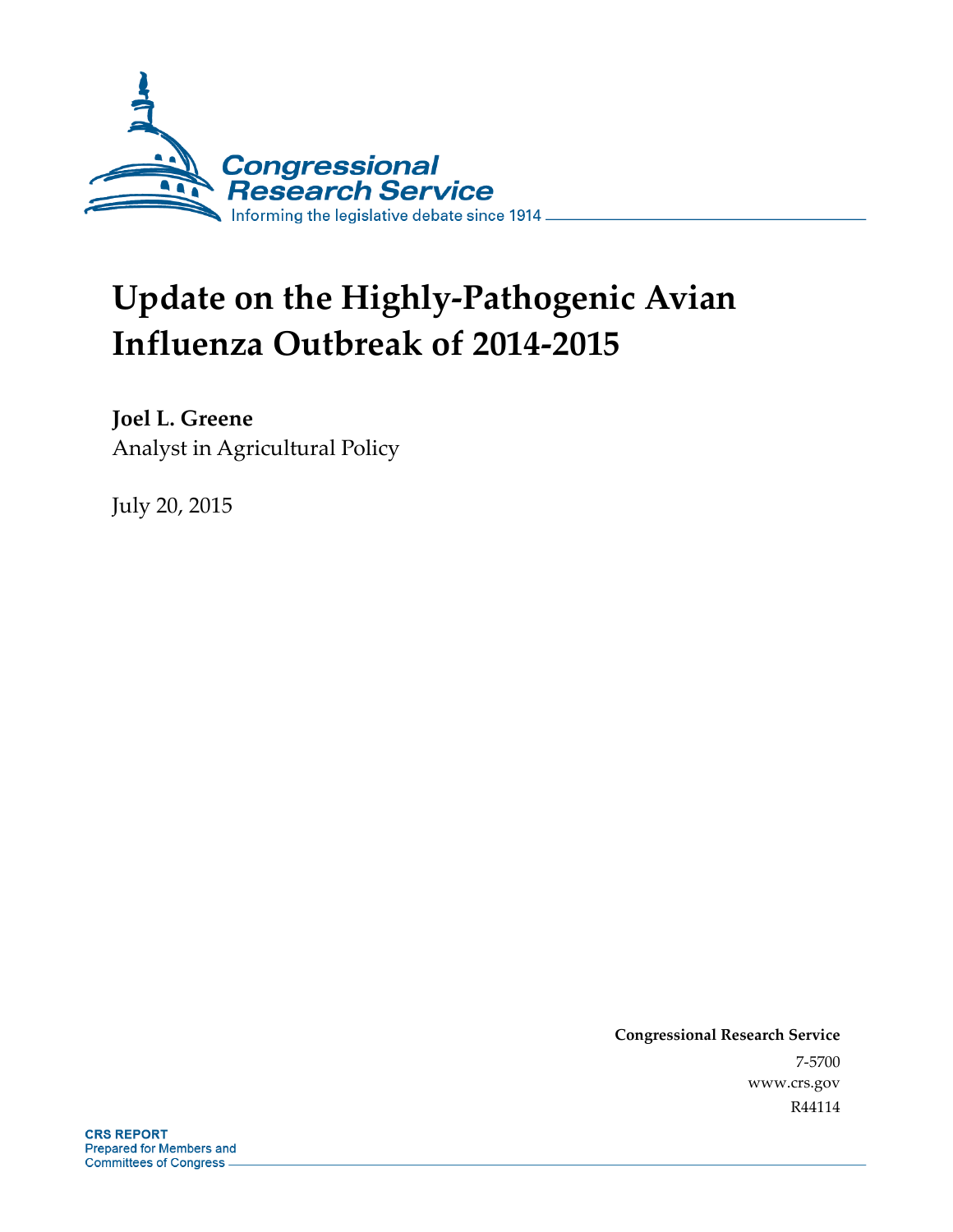### **Summary**

The U.S. poultry industry is experiencing a severe outbreak of highly-pathogenic avian influenza (HPAI). The U.S. Department of Agriculture's (USDA's) Animal and Plant Health Inspection Service (APHIS) has reported 223 cases of HPAI in domestic flocks in 15 states. With the start of summer, the finding of new cases slowed. The last reported new case was in Iowa on June 17, 2015. More than 48 million chickens, turkeys, and other poultry have been euthanized to stem the spread of the disease. Cases have been caused by several highly pathogenic H5 avian influenza (AI) strains that result in substantial mortality in domestic poultry. Turkey and egg-laying hen farms in Minnesota and Iowa have been hardest hit. Commercial broiler farms have not been affected to date. According to the Centers for Disease Control and Prevention (CDC), no infections in humans have been associated with the HPAI outbreak, and the public health risk is low.

Under the Animal Health Protection Act (AHPA; 7 U.S.C. §8301 et seq.), APHIS, in cooperation with state and local animal health officials, has the authority to take extraordinary measures, such as seizing, restricting movement, or euthanizing animals to protect the health of animals. During the current outbreak, APHIS has paid to euthanize poultry, clean and disinfect poultry premises and equipment, and then test for the AI virus to ensure poultry farms can be safely repopulated. USDA has indemnified poultry owners for euthanized poultry.

USDA has received approval to use nearly \$700 million in additional funds from the Commodity Credit Corporation (CCC) to address HPAI. As of July 7, 2015, APHIS has committed over \$500 million of the \$700 million to help producers control the spread of HPAI, including \$190 million for indemnity payments. The agency is committed to covering cleaning and disinfecting costs on affected farms.

The cost of the HPAI outbreak to the poultry industry is high. The value of turkey and laying hen losses is estimated at nearly \$1.6 billion. Economy-wide losses are estimated at \$3.3 billion. Since the HPAI outbreak in December 2014, 18 U.S. trading partners have imposed bans on all shipments of U.S. poultry and products, and 38 trading partners have imposed partial, or regional, bans on shipments from states or parts of states with HPAI cases. China, Russia, and South Korea, 3 of the top 10 destinations for U.S. poultry meat in 2014, have banned all imports of U.S. poultry.

It is believed that an HPAI outbreak is likely to occur again in the fall when wild birds begin their migrations through the four flyways. This may result in more spread of AI, possibly in the poultry-producing eastern and southeastern regions untouched by the current outbreak. APHIS and the poultry industry are taking lessons from the current outbreak to prepare for the fall. USDA is developing a vaccine to be available for manufacture if the agency decides to adopt a vaccination policy to manage any future outbreak. APHIS and the poultry industry are reassessing biosecurity, indemnity payment formulas, and other measures that aim to improve the containment and elimination process.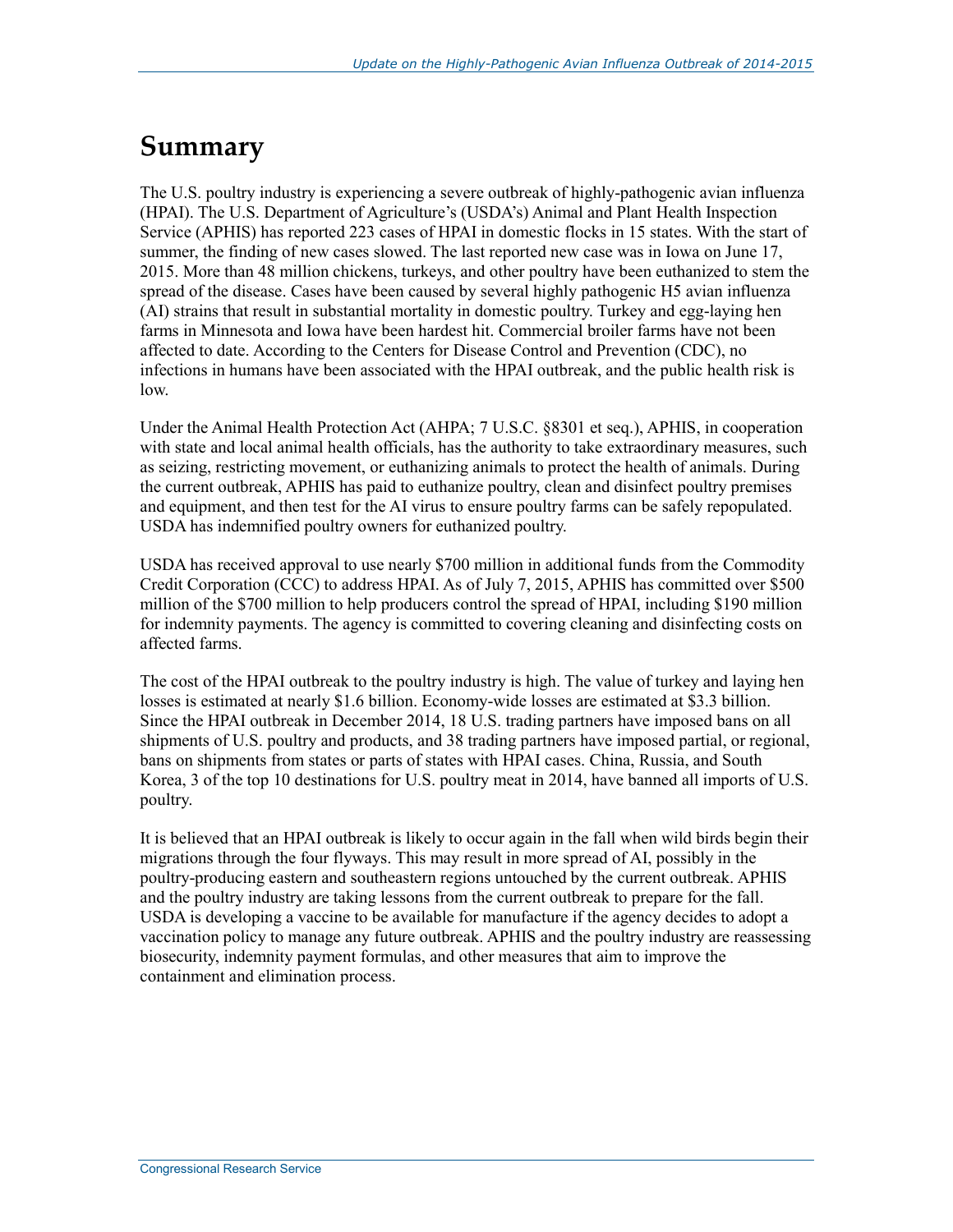# **Contents**

### **Figures**

### **Tables**

### Contacts

|--|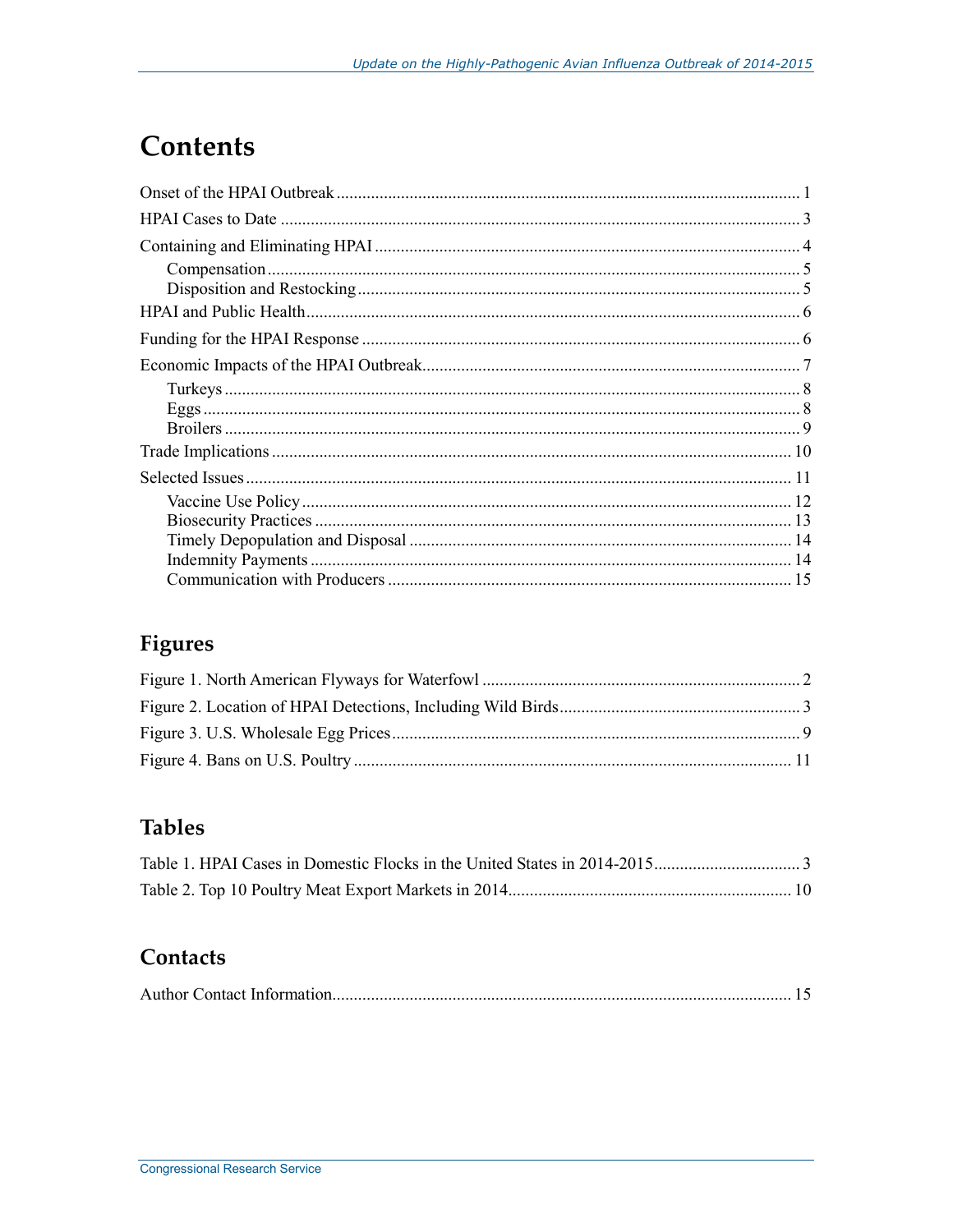he U.S. poultry industry is experiencing a severe outbreak of highly-pathogenic avian influenza  $(HPAI)$ .<sup>1</sup> As of June 17, 2015, the U.S. Department of Agriculture's (USDA's) Animal and Plant Health Inspection Service (APHIS) reported 223 cases of HPAI in The U.S. poultry industry is experiencing a severe outbreak of highly-pathogenic avian influenza (HPAI).<sup>1</sup> As of June 17, 2015, the U.S. Department of Agriculture's (USDA Animal and Plant Health Inspection Service (APHIS) million chickens, turkeys, and other poultry have been euthanized to stem the spread of the disease. Cases have been caused by several highly pathogenic H5 avian influenza (AI) strains that result in substantial mortality in domestic poultry.<sup>2</sup> Turkey and egg-laying hen farms in Minnesota and Iowa have been hardest hit. Commercial broiler farms have not been affected to date. According to the Centers for Disease Control and Prevention (CDC), no infections in humans have been associated with the current HPAI outbreak, and CDC considers the public health risk to be low.

Prior HPAI outbreaks in the United States occurred in 1924, 1983, and 2004. The 1924 and 2004 outbreaks were quickly contained. To control the 1983 outbreak, 17 million birds were euthanized in the U.S. northeast. Outbreaks of low pathogenic avian influenza (LPAI) are more frequent, but result in minor illness in poultry. Nonetheless, efforts are made to also eliminate LPAI outbreaks, because LPAI strains could potentially mutate to become more pathogenic.

Established U.S. animal health policy is to eliminate the AI virus (both HPAI and LPAI strains), when it is found, through depopulation (i.e., euthanasia and disposal) of affected poultry. APHIS, state, and local animal health officials euthanize poultry, clean and disinfect premises and equipment, and then test for elimination of the virus to ensure that farms can be safely restocked. USDA indemnifies poultry owners and pays for cleaning, disinfecting, and testing. This process is time consuming, and poultry producers lose significant income as barns and laying houses are out of production for several months. The poultry export sector is also faced with numerous bans on shipments of U.S products. With loss of production, consumers see higher retail prices.

### **Onset of the HPAI Outbreak**

The current HPAI outbreak was discovered in December 2014 in backyard flocks in the Pacific Northwest, and in two commercial turkey and chicken flocks in California. It is thought to have been introduced from Eurasia by wild birds migrating along the Pacific flyway and has continued to move eastward to and along the Central and Mississippi flyways (see **Figure 1**). It is primarily infecting flocks of egg-laying hens in Iowa and turkeys in Minnesota, with cases in several other states (see **Figure 2**). In addition to cases in domestic flocks, outbreak strains of HPAI have been found in free-ranging and captive wild birds in Washington, Oregon, Idaho, Montana, California, Nevada, Utah, New Mexico, Wyoming, Kansas, Missouri, Kentucky, Michigan, and Wisconsin.<sup>3</sup>

<sup>&</sup>lt;sup>1</sup> USDA provides updates on the HPAI outbreak on its website at http://www.usda.gov/wps/portal/usda/usdahome? contentidonly=true&contentid=avian\_influenza.html.

<sup>&</sup>lt;sup>2</sup> Most of the cases in the Midwest are from the H5N2 strain. The Asian H5N1 strain that reemerged in China in 2003 has public health implications and has not been found in humans or poultry in the current outbreak. Centers for Disease Control and Prevention (CDC), "Information on Avian Influenza," http://www.cdc.gov/flu/avianflu/index.htm.

<sup>&</sup>lt;sup>3</sup> HPAI findings in wild birds are reported at http://www.aphis.usda.gov/wildlife\_damage/downloads/ WILD%20BIRD%20POSITIVE%20HIGHLY%20PATHOGENIC%20AVIAN%20INFLUENZA%20CASES%20IN %20THE%20UNITED%20STATES.pdf.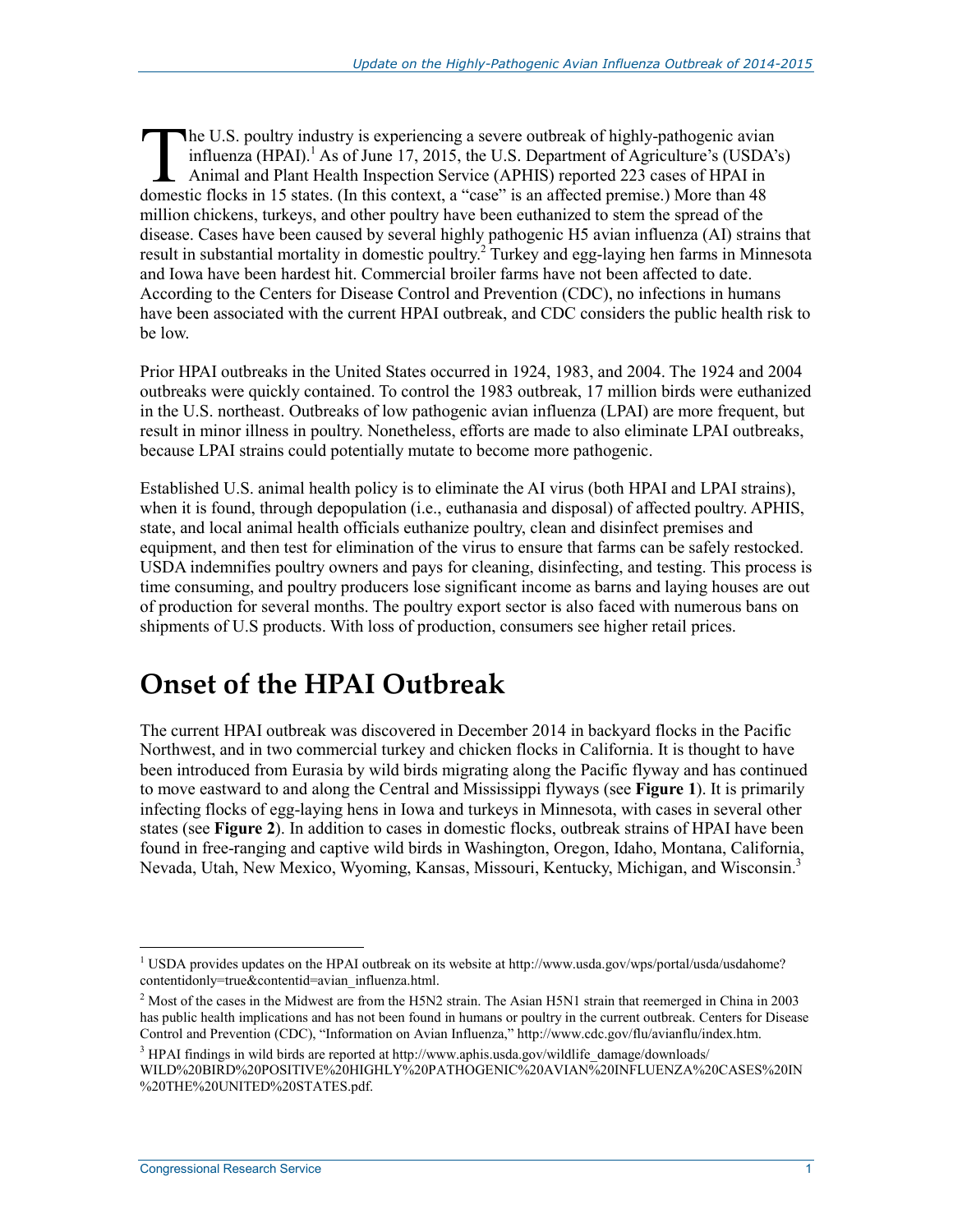In June 2015, APHIS issued a report on the epidemiology of the outbreak. Although its studies showed that wild birds probably introduced the virus into U.S. poultry flocks, APHIS said that lapses in biosecurity practices—such as movement of vehicles, equipment, and persons from infected to uninfected farms—contributed to the continued spread of the virus. APHIS also raised concern about possible airborne spread of the AI virus.<sup>4</sup>

In general, colder temperatures favor transmission of influenza viruses, and cooler temperatures in the spring of 2015 could have extended the spread of HPAI. With the start of summer, the rate of new cases slowed. The last reported new case was in Iowa on June 17, 2015. Despite this, USDA said it is preparing for the possibility that HPAI could resurge in the fall as migratory birds fly south for the winter.<sup>5</sup> With all flyways likely involved, HPAI could be introduced into large poultry production areas in the southeastern United States that have not been affected so far. In June 2015, APHIS updated interagency surveillance plans for migratory birds—a collaboration of APHIS, the U.S. Fish and Wildlife Service, the U.S. Geological Survey, state and local governments, and the private sector—with the goal of early detection and monitoring of HPAI before it again threatens domestic poultry flocks.<sup>6</sup>





Pathways for Avian Influenza

**Source:** U.S. Fish and Wildlife Service.

<sup>4</sup> APHIS, *Epidemiologic and Other Analyses of HPAI-Affected Poultry Flocks: June 15, 2015 Report*, June 15, 2015, http://www.aphis.usda.gov/animal\_health/animal\_dis\_spec/poultry/downloads/Epidemiologic-Analysis-June-15-  $2015.pdf$ .

<sup>5</sup> Thorton, Gary, "Analysis: Avian Flu Will Be in All Flyways This Fall," *WATTAgNet*, June 18, 2015.

<sup>6</sup> APHIS, *Surveillance Plan for Highly Pathogenic Avian Influenza in Waterfowl in the United States*, June 2015, http://www.aphis.usda.gov/animal\_health/downloads/animal\_diseases/ai/2015-hpai-surveillance-plan.pdf; and *Early Detection and Monitoring for Avian Influenzas of Significance in Wild Birds*, June 2015, http://www.aphis.usda.gov/ animal\_health/downloads/animal\_diseases/ai/wild-bird-strategic-plan.pdf.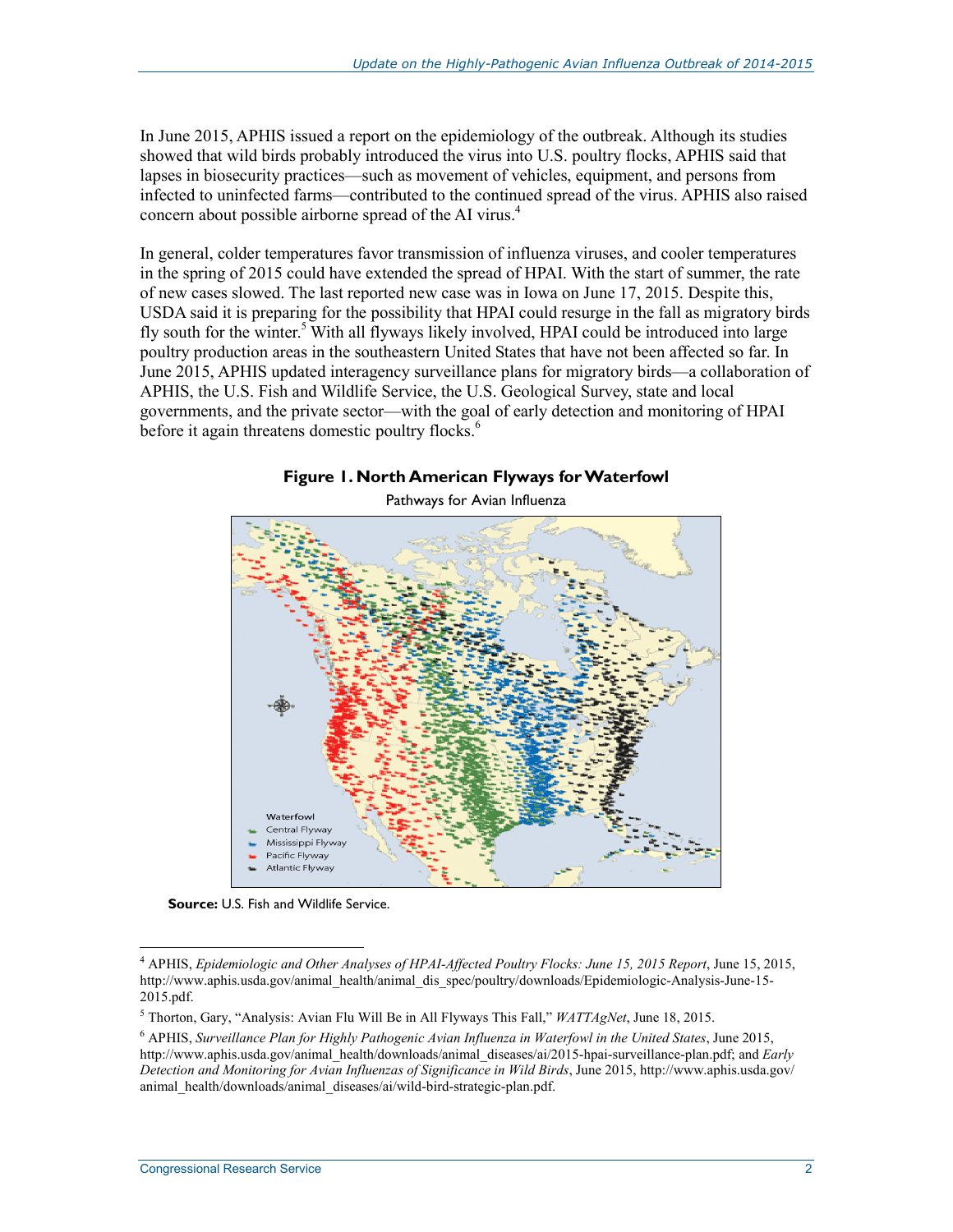**Note:** The four U.S. migratory flyways show the predominant routes of north-south seasonal migration. The routes overlap somewhat over the United States, and converge in both the summer and winter ranges in Canada and Latin America, respectively. As a result, infectious diseases are often transmitted across flyways.



**Figure 2. Location of HPAI Detections, Including Wild Birds**  By county as of June 18, 2015

**Source:** USDA, APHIS.

### **HPAI Cases to Date**

From December 2014 through June 17, 2015, there were 223 cases of HPAI in domestic flocks in 15 states (see **Table 1**). Of the 48 million birds euthanized to control this outbreak, the vast majority were chickens, specifically egg-laying hens (38.4 million). In Iowa, more than 25 million egg-laying hens and 5 million pullets (young chickens that have not entered the egglaying flock) were euthanized. Nearly 7.8 million turkeys were euthanized, with the majority (4.8 million) on Minnesota farms. Iowa turkey farms have had 1.5 million euthanized birds. In addition to the cases in commercial operations, 20 cases in 11 states involved backyard flocks, affecting about 10,000 birds. Most of these cases were classified as mixed poultry, which may include quail, guinea fowl, ducks, geese, and pheasants.

| Table 1. HPAI Cases in Domestic Flocks in the United States in 2014-2015 |
|--------------------------------------------------------------------------|
|--------------------------------------------------------------------------|

| Last finding was on June 17, 2015                                       |    |                                         |            |  |
|-------------------------------------------------------------------------|----|-----------------------------------------|------------|--|
| <b>State</b><br><b>Species Infected</b><br># of Affected Birds<br>Cases |    |                                         |            |  |
| Arkansas                                                                |    | turkey                                  | 40,020     |  |
| California                                                              | 2  | chicken, turkey                         | 247,300    |  |
| Idaho                                                                   |    | mixed poultry                           | 30         |  |
| Indiana                                                                 |    | mixed poultry                           | N/A        |  |
| Iowa                                                                    | 75 | chicken, turkey, mixed poultry,<br>duck | 31,723,300 |  |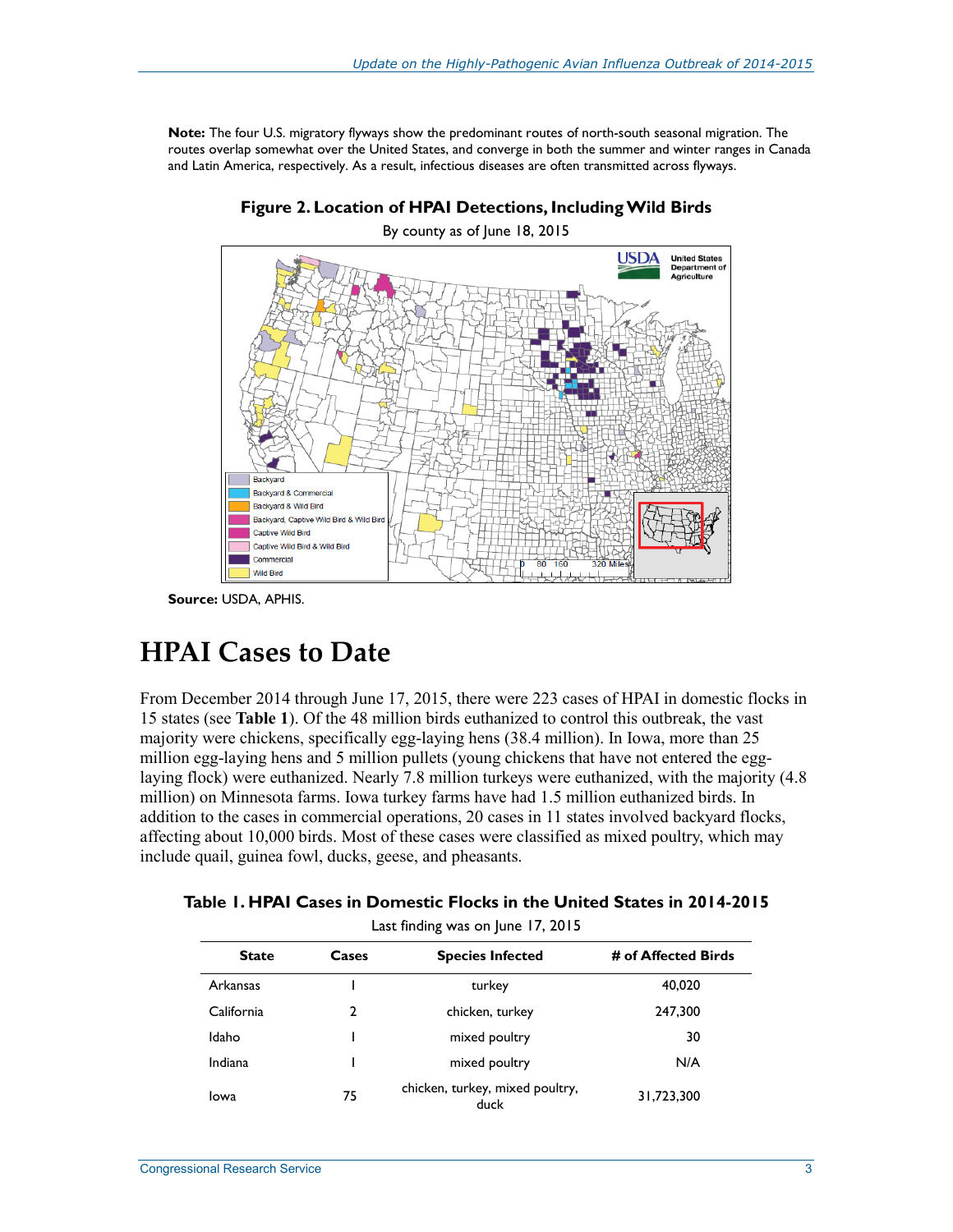| <b>State</b>    | Cases          | <b>Species Infected</b><br># of Affected Birds |            |
|-----------------|----------------|------------------------------------------------|------------|
| Kansas          |                | mixed poultry                                  | 10         |
| Minnesota       | 105            | turkey, chicken, mixed poultry                 | 8,996,050  |
| <b>Missouri</b> | 3              | turkey, mixed poultry                          | 53,100     |
| Montana         |                | mixed poultry                                  | 40         |
| <b>Nebraska</b> | 4              | chicken                                        | 3,794,100  |
| North Dakota    | 2              | turkey, mixed poultry                          | 111,500    |
| Oregon          | $\overline{2}$ | mixed poultry                                  | 200        |
| South Dakota    | 10             | chicken, turkey                                | 1,168,200  |
| Washington      | 5              | mixed poultry                                  | 6,710      |
| Wisconsin       | 10             | turkey, chicken, mixed poultry                 | 1,950,733  |
| Total           | 223            |                                                | 48,091,293 |

**Source:** USDA, APHIS. Data from December 2014 through June 17, 2015.

**Notes:** N/A is not available. Mixed poultry cases are usually from backyard flocks. Chicken (egg-laying hens, pullets) and turkey cases are on commercial operations.

In addition, HPAI findings in wild birds have been reported in 14 states.

### **Containing and Eliminating HPAI**

Established U.S. animal health policy is to eliminate the AI virus through depopulation of poultry where the virus is found. In order to achieve this, the Animal Health Protection Act (AHPA; 7) U.S.C. §8301 et seq.) authorizes USDA to take extraordinary measures, such as seizing, restricting movement, or euthanizing animals to protect the health of animals.<sup>7</sup> USDA has established a five-step process that federal and state responders use to address HPAI:<sup>8</sup>

- 1. Quarantine—restrict movement of poultry and poultry-moving equipment into and out of the control area;
- 2. Eradicate—humanely euthanize affected flocks;<sup>9</sup>
- 3. Monitor region—test wild and domestic birds in a broad area around the outbreak;
- 4. Disinfect—kill the virus in the affected flock locations and operations; and
- 5. Test—confirm the poultry farm is AI virus-free.

APHIS, in cooperation with state and local animal health officials, euthanize poultry, disinfect and clean poultry premises and equipment, and then test for the virus to ensure poultry farms can be safely repopulated. Poultry owners are indemnified for euthanized poultry, and APHIS pays for cleaning and disinfecting, and testing.

<sup>7</sup> Regulations governing HPAI are in 9 C.F.R. Part 53.

<sup>8</sup> APHIS, *Questions and Answers: Highly Pathogenic Avian Influenza*, May 2015, http://www.aphis.usda.gov/ animal\_health/downloads/animal\_diseases/ai/QA-producerquestionsHPAI.pdf.

 $9$  APHIS has primarily used a water-based foaming method for turkeys and  $CO<sub>2</sub>$  for laying hens.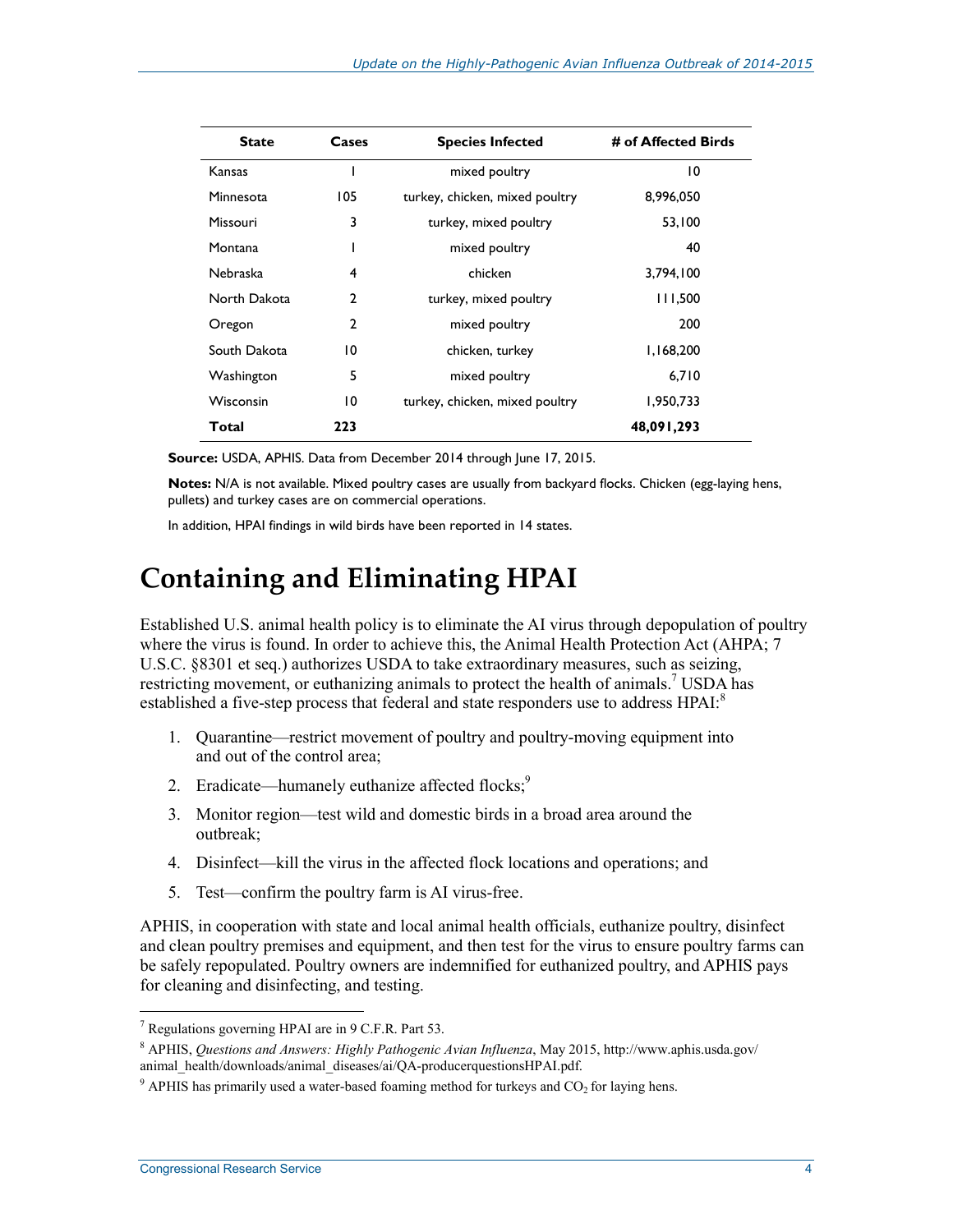Once laboratory tests indicate a presumptive positive for HPAI, the poultry producer must develop a flock plan. The flock plan establishes the steps that will be taken to eliminate the virus, and to clean and disinfect the premises in order to be able to resume business. The flock plan must be signed by the producer, a state animal health official, and APHIS. After the flock plan is in place, APHIS prepares an appraisal document for indemnity.

#### **Compensation**

Under the authority of the AHPA (7 U.S.C. §8306(d)), USDA compensates producers for birds that must be euthanized. Payment is based on the "fair market" value as determined by USDA appraisers.<sup>10</sup> Based on the inventory, age, and intended use of birds, APHIS prepares an appraisal calculated on available prices, costs, and bird productivity. The indemnity is usually for 100% of the appraised value. APHIS also pays for the disposition of birds and for destruction of infected materials. Producers are neither compensated for birds that die prior to the confirmation of HPAI, nor for lost income from barns and hen houses being idle. If the producers elect to perform some of the tasks involved in eliminating HPAI, they must sign a compliance agreement with APHIS that identifies who is responsible for what tasks, and what it is expected to cost. Some producers may choose this option in order to keep their workers employed through the outbreak crisis.

### **Disposition and Restocking**

Each state develops HPAI response plans that account for specific environmental and resource requirements in each state. APHIS works with the states and poultry producers to identify which of the options works best given the conditions at the premises—flock size, space, depopulation method—and meet state and local requirements. Usually euthanized birds may be disposed of through composting, landfills, burial, and incineration. It takes around 30 days for bird carcasses that are composted to be cleared as virus free.

In general, repopulation of barns or hen houses may not begin for at least 21 days (the incubation period for the AI virus) after barns and hen houses are cleaned and disinfected, and environmental testing of the premises is completed. The actual number of days may vary for each case. Also, the area around the premises to be restocked must be assessed for risk of the premises becoming infected again. Producers must have written approval from APHIS and state officials to restock a facility. As a condition for restocking, producers are required to follow surveillance, movement, and biosecurity requirements. If a farm restocks without the approval of APHIS and state officials, APHIS will not indemnify the producer should the restocked flock become infected again.

Restocking will vary by the type of operation affected by the outbreak. Egg-laying hen operations will phase restocking to reestablish variable hen ages in the flock. The age variability allows for even, year-round egg production. This phased restocking could take 18 months or more to accomplish before the producer will reestablish a normal income flow. A turkey operation, on the other hand, will restock the barn with birds of similar age that will be market-ready at about the same time. An HPAI outbreak results in a significant income disruption for the producers, which existing indemnities address only in part.

<sup>1</sup> 10 APHIS, *HPAI Outbreak 2014-2015, Indemnity Procedures*, April 22, 2015, http://www.aphis.usda.gov/ animal\_health/emergency\_management/downloads/hpai/indemnity\_procedures.pdf.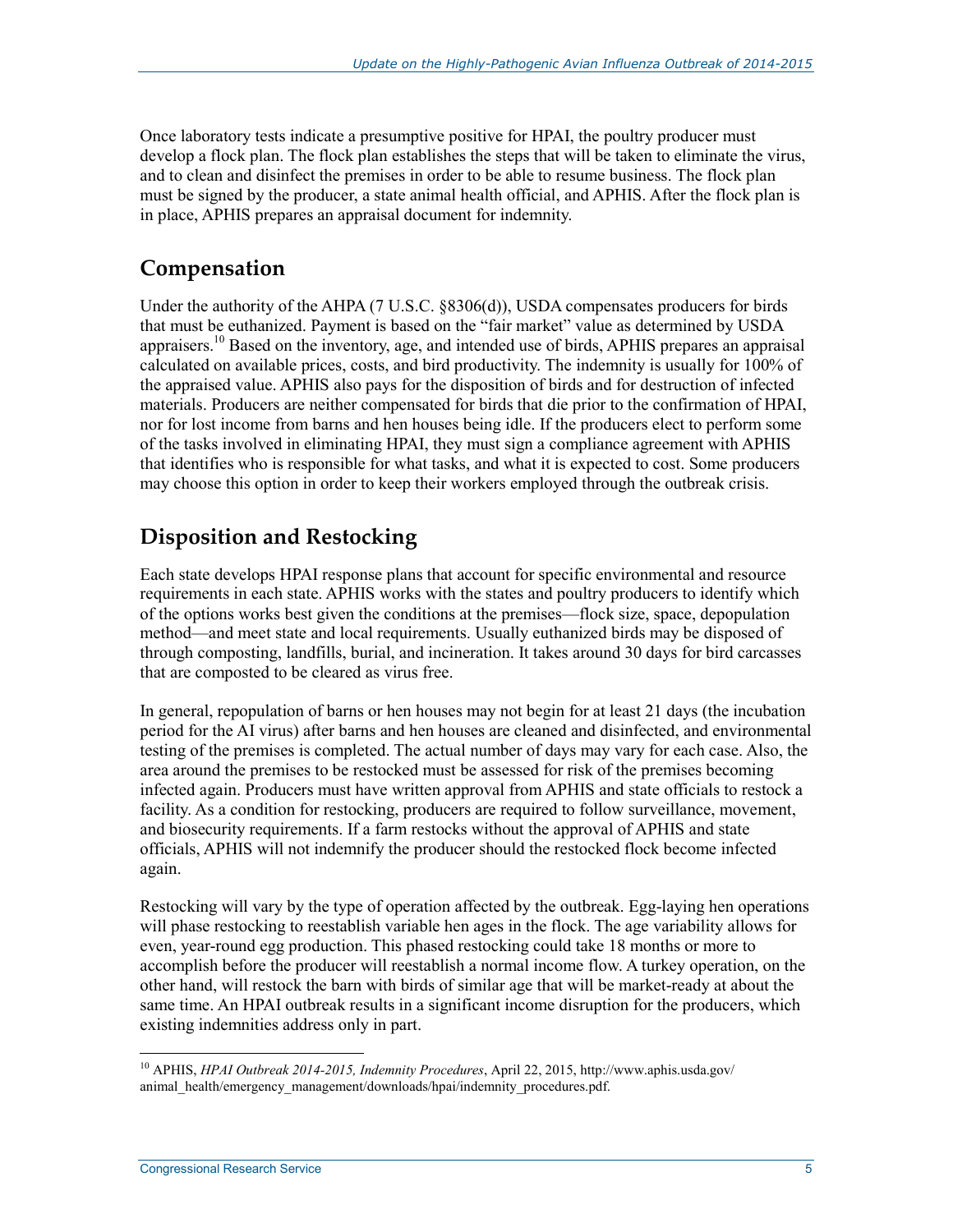# **HPAI and Public Health**

As deadly as they are in poultry, most HPAI strains are not easily transmissible to humans. However, influenza viruses mutate and transfer genes with notable frequency, and public health officials track H5 avian influenza strains for signs of increased risk of human infection.<sup>11</sup>

According to the Centers for Disease Control and Prevention (CDC), no infections in humans have been associated with the ongoing HPAI outbreak, and CDC considers the public health risk to be low. However, human infections with other AI strains have occurred, most often in persons, such as poultry workers, who have had close contact with infected birds. With the possibility of bird-to-person infection, CDC's National Institute for Occupational Safety and Health (NIOSH) and the Department of Labor's Occupational Safety and Health Administration (OSHA) advise all farm workers and responders to the outbreak to wear proper protective clothing, practice good hand washing and showering practices, and participate in health monitoring programs for a period of time after exposure to infected poultry.<sup>12</sup>

In addition to guidance for poultry workers, CDC has developed guidance for health officials and providers for monitoring, diagnosis, and treatment of infections in humans.<sup>13</sup> According to CDC testimony before the Senate Homeland Security and Governmental Affairs Committee, the agency has also issued guidance to state preparedness officials to allow the use of federally subsidized antiviral medications stockpiled at the state level, and instructions for requesting supplies from the Strategic National Stockpile if needed. In addition, CDC has developed an HPAI virus strain that could be used to produce a vaccine for use in humans, if needed.<sup>14</sup>

## **Funding for the HPAI Response**

In the event of an animal health emergency, USDA has the authority<sup>15</sup> to request additional funds from the Commodity Credit Corporation  $(CCC)^{16}$  as necessary, and the Office of Management and Budget (OMB) may make an apportionment to provide money to contain and eliminate an animal disease. APHIS noted in its FY2016 budget document that an AI outbreak similar to the

<sup>1</sup> <sup>11</sup> Centers for Disease Control and Prevention (CDC), "Information on Avian Influenza," http://www.cdc.gov/flu/ avianflu/index.htm.

<sup>&</sup>lt;sup>12</sup> CDC, "Recommendations for Worker Protection and Use of Personal Protective Equipment (PPE) to Reduce Exposure to Highly Pathogenic Avian Influenza A H5 Viruses," updated June 2, 2015, http://www.cdc.gov/niosh/ topics/avianflu/default.html; and OSHA, "Guidance for Protecting Employees Against Avian Flu," https:// www.osha.gov/dsg/guidance/avian-flu.html.

<sup>&</sup>lt;sup>13</sup> CDC, "Bird Infections with Highly-Pathogenic Avian Influenza A (H5N2), (H5N8), and (H5N1) Viruses: Recommendations for Human Health Investigations and Response," CDC Health Advisory, June 2, 2015, http://emergency.cdc.gov/han/han00378.asp.

<sup>14</sup> Senate Homeland Security and Governmental Affairs Committee hearing, *Stopping an Avian Influenza Threat to Animal and Public Health*, July 8, 2015, testimony of Dr. Anne Schuchat, MD, Director, National Center for Immunization and Respiratory Diseases, CDC.

<sup>15</sup> AHPA, 7 U.S.C. §8316.

<sup>16</sup> For information on CCC, see CRS Report R43669, *Agriculture and Related Agencies: FY2015 Appropriations*, Agriculture and Related Agencies: FY2015 Appropriations.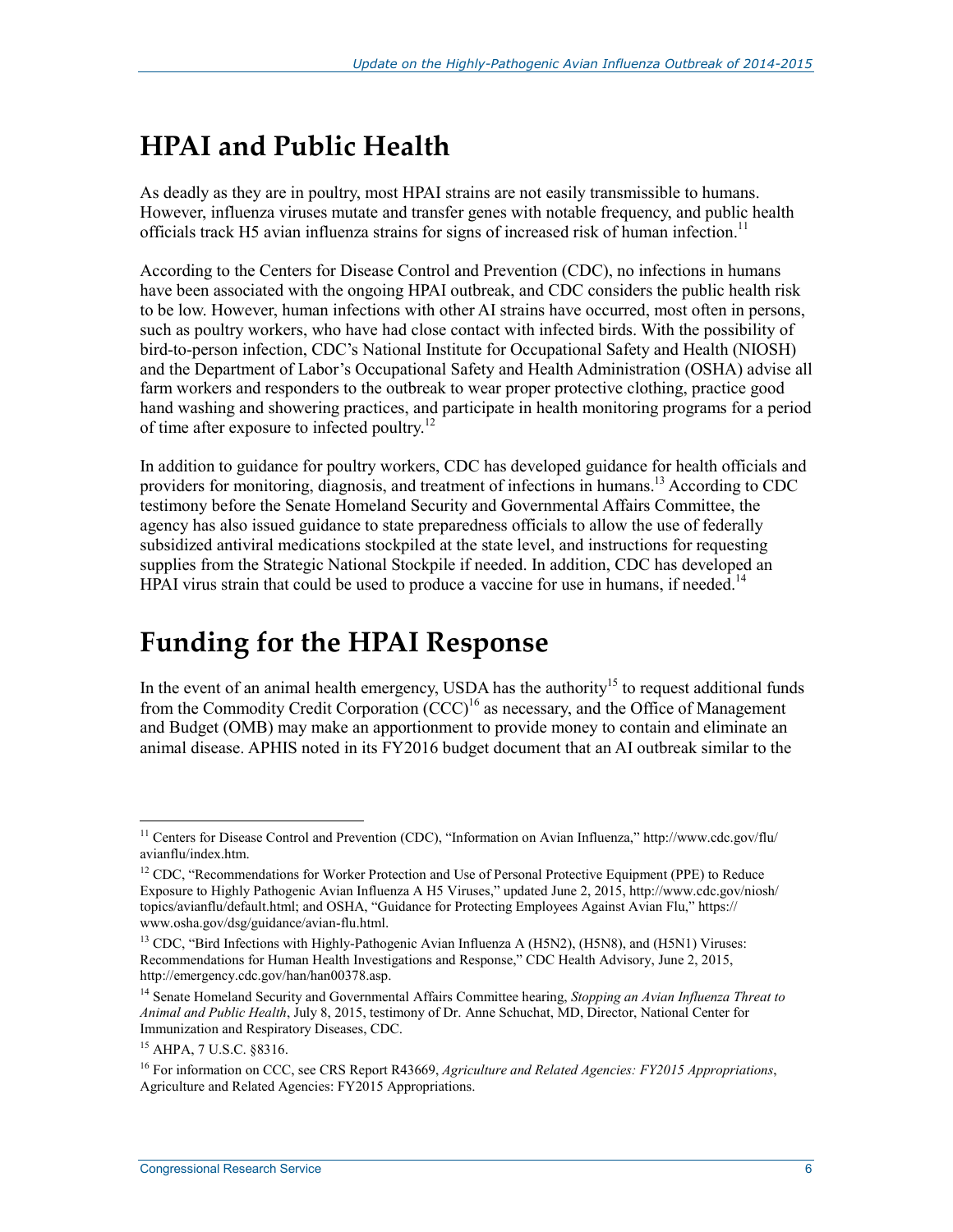1980s outbreak could cost in excess of \$1 billion for control and indirect costs to the poultry industry.<sup>17</sup>

The Senate and House Agriculture Committees, in a recent letter to OMB, expressed concern about the need for adequate funding and encouraged USDA to pursue whatever funding is necessary.<sup>18</sup> USDA has received approval to use additional funds for HPAI from the CCC of nearly  $\frac{$700}{$700}$  million.<sup>19</sup> As of July 7, 2015, APHIS has committed over \$500 million to help producers control the spread of HPAI, including \$190 million for indemnity payments.<sup>20</sup>

Separately, the ongoing annual appropriation to APHIS for avian health has been about \$52 million in recent years. According to USDA, the avian health program includes AI prevention and control activities; avian health and management studies; disease threat planning and response for the livestock, poultry, and zoological industries; comprehensive poultry disease surveillance (including wildlife surveillance); and zoonotic disease prevention and response. The National Poultry Improvement Plan (NPIP), a cooperative federal-state-industry program focused on AI surveillance, is funded through the avian health appropriation.<sup>21</sup>

On July 8, 2015, the House Committee on Appropriations marked up the FY2016 agriculture appropriations bill (H.R. 3049), which includes \$55 million for avian health, \$3 million more than appropriated for FY2015. The House bill also includes an additional \$5 million, on top of a base of \$7 million, for the APHIS portion of funding for the National Animal Health Laboratory Network (NAHLN). APHIS has been utilizing funds apportioned from CCC to reimburse the NAHLN for HPAI testing.

On July 16, 2015, the Senate Committee on Appropriations marked up the FY2016 agriculture appropriations bill (S. 1800), which would provide APHIS with \$52 million for avian health, unchanged from FY2015.

The House and Senate Appropriations Committee reports (H.Rept. 114-205 and S.Rept. 114-82) accompanying the FY2016 agriculture appropriations bills also would direct USDA to use its existing authority to transfer funds from CCC as needed to address the HPAI outbreak.

### **Economic Impacts of the HPAI Outbreak**

The cost of the HPAI outbreak to the poultry industry is high. The direct losses from euthanized turkeys and egg-laying hens are estimated at nearly \$1.6 billion, \$530 million for turkeys and

<sup>17</sup> APHIS, *2016 Explanatory Notes*, Congressional Justification, February 2015, p. 20-21, http://www.obpa.usda.gov/ 20aphis2016notes.pdf.

<sup>&</sup>lt;sup>18</sup> Senate and House Agriculture Committees, "Agriculture Committee Leadership Ask for Avian Flu Emergency Assistance," press release, April 29, 2015, http://agriculture.house.gov/press-release/agriculture-committee-leadershipask-avian-flu-emergency-assistance.

<sup>&</sup>lt;sup>19</sup> Table of CCC fund transfer history, provided by APHIS.

<sup>&</sup>lt;sup>20</sup> Senate Committee on Agriculture, Nutrition and Forestry, *Highly Pathogenic Avian Influenza: The Impact on the U.S. Poultry Sector and Protecting U.S. Poultry Flocks,* July 7, 2015, testimony of Dr. John Clifford, DVM, Deputy Administrator, Veterinary Services, APHIS, http://www.ag.senate.gov/hearings/highly-pathogenic-avian-influenza-theimpact-on-the-us-poultry-sector-and-protecting-us-poultry-flocks. (Hereinafter referred to as the Senate Agriculture Committee HPAI hearing.)

<sup>21</sup> APHIS, *2016 Explanatory Notes*, p. 20-21.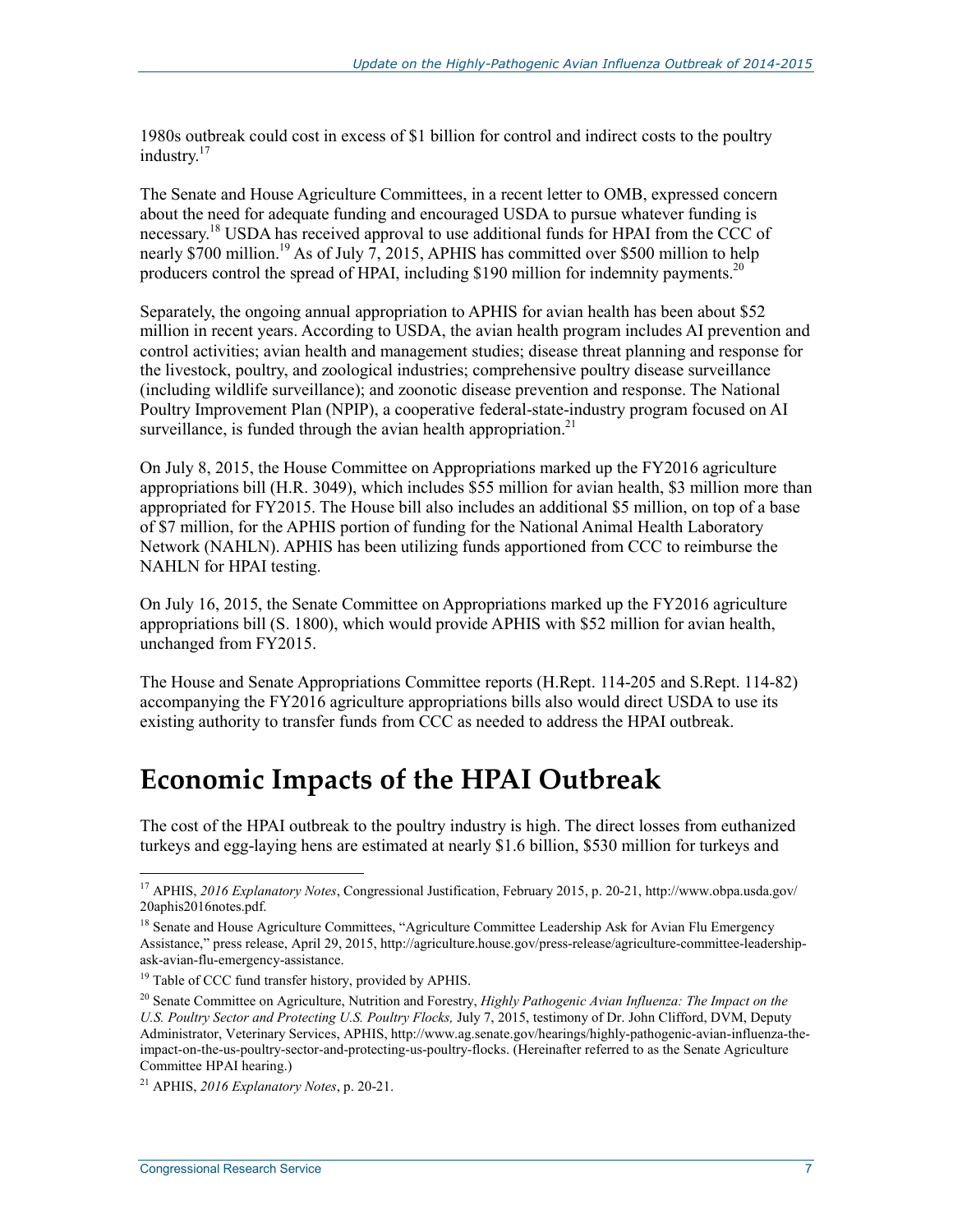\$1.04 billion for laying hens. These estimates do not cover such activities as clean-up and restocking, or future lost production. Other sectors of the economy, such as feed and trucking, have suffered losses from lost business with the poultry industry, and egg shortages have caused higher prices for food processors and consumers in retail markets. The economy-wide impact to date is estimated at  $$3.\overline{3}$  billion.<sup>22</sup>

#### **Turkeys**

The nearly 7.8 million turkeys euthanized during the outbreak amounts to about 3% of the turkeys produced in the United States in 2014. In February 2015, before HPAI began infecting turkey flocks, USDA forecasted that turkey meat production would rise 6% in 2015. As a result of HPAI, USDA expects 2015 production to be more than  $3\%$  lower than in 2014.<sup>23</sup> With decreased supplies, USDA raised its forecast for national wholesale turkey prices for 2015. Recovery from the HPAI outbreak is also expected to slow turkey production into 2016. USDA reports that fewer poults (young turkeys) are being placed on feed for growout through May. Turkey operations affected by HPAI in early March did not come back online until June because of the time needed to clean, disinfect, and test to ensure farms are free of the HPAI virus.

The potential for Thanksgiving supply disruptions may be relatively small because the industry has had time to prepare. According to agricultural economists from the University of Illinois, stock building of whole turkeys held in cold storage typically starts in December and continues through the summer.<sup>24</sup> USDA cold storage data shows that supplies of whole turkey at the end of May 2015 were 3% higher than a year ago.

### **Eggs**

1

On June 22, 2015, USDA reported that there were 341 million egg-laying hens on U.S. farms during May, down 5% from a year earlier. Hardest hit has been Iowa, where the number of laying hens was down 26% from a year earlier. Hens euthanized because of HPAI account for 11% of the total U.S. egg-laying flock. USDA forecasts 2015 egg production to decline 4% in 2015, and its benchmark New York Grade A large egg price is forecast to be 19% higher than in 2014. Wholesale egg prices increased significantly in May, topping out at nearly \$2.50 per dozen in early June. Prices retreated some by the end of June and leveled off during July (see **Figure 3**).

 $22$  Senate Agriculture Committee HPAI hearing, testimony of Dr. Tom Elam, FarmEcon LLC.

<sup>23</sup> World Agricultural Outlook Board (WAOB), *World Agricultural Supply and Demand Estimates*, July 10, 2015, p. 31, http://usda.mannlib.cornell.edu/usda/current/wasde/wasde-07-10-2015.pdf. USDA forecast data for broilers,

turkeys, and eggs are sourced from the July 10, 2015 WAOB report.

<sup>&</sup>lt;sup>24</sup> Newton, J., and T. Kuethe, "Economic Implications of the 2014-2015 Bird Flu," farmdoc daily (5):104. Department of Agricultural and Consumer Economics, University of Illinois at Urbana-Champaign, June 5, 2015.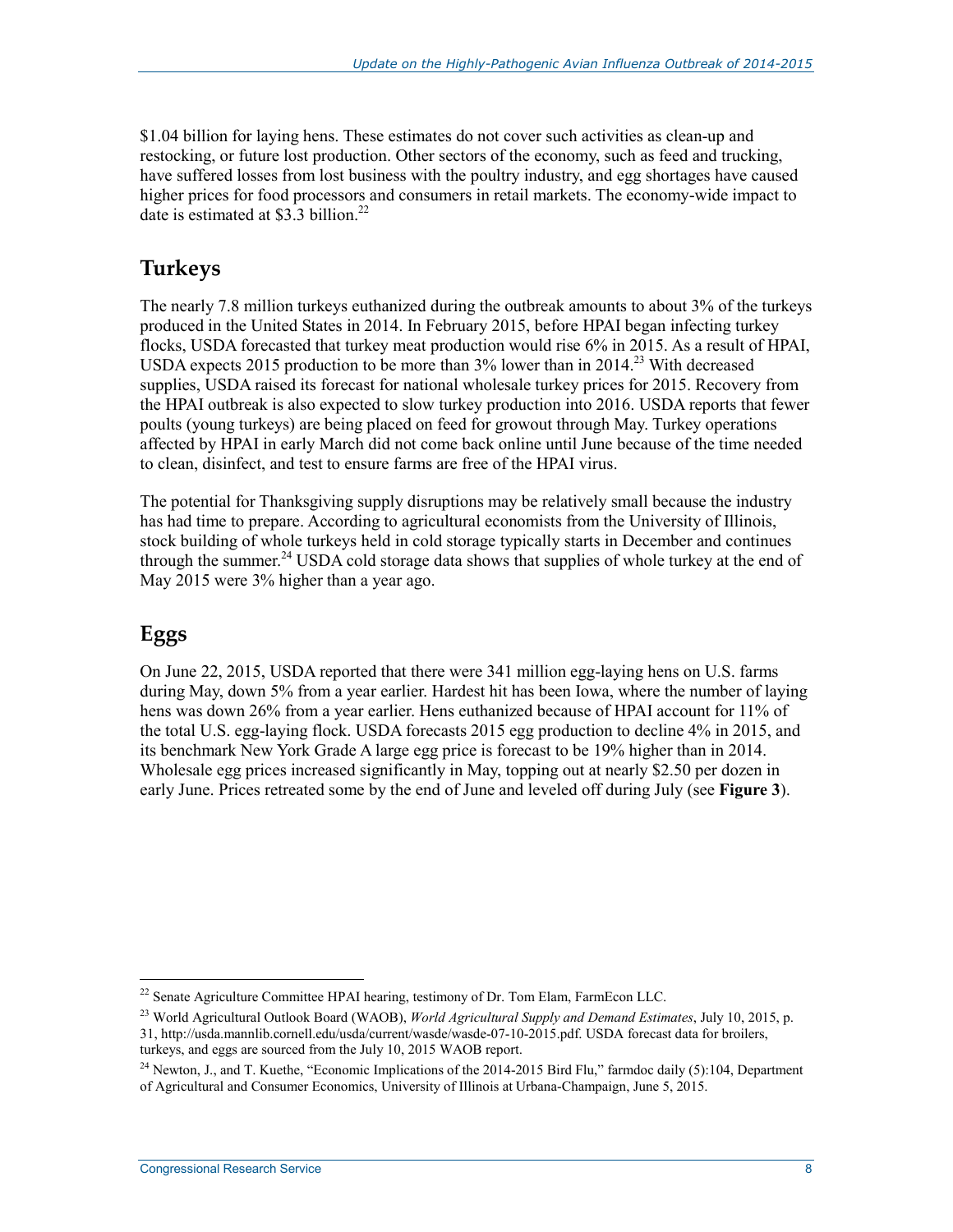

**Figure 3. U.S. Wholesale Egg Prices** 



Many of the egg farms infected with HPAI in Iowa supplied breaking eggs (used to produce eggs in liquid form) to food manufacturers, particularly the baking sector. When supplies of breaking eggs tightened, the price of table eggs sold in retail or the food service sectors increased. Food manufacturers began to bid up the price of eggs to pull supplies away from the table egg market and into the breaking market. Reportedly, H.E.B., a Texas grocery chain, limited the number of eggs that could be purchased in its stores in order to prevent commercial buyers from emptying retail supplies.<sup>25</sup>

Imports of eggs and egg products are limited. In order to address tight egg supplies, on June 1, 2015, the USDA's Food Safety and Inspection Service (FSIS) certified that five establishments in the Netherlands would be eligible to ship pasteurized egg products to the United States.<sup>26</sup> Canada is also eligible to ship egg products to the United States.

#### **Broilers**

Because HPAI has not hit major commercial broiler-producing areas, the primary impact of HPAI on the broiler sector has been in the trade arena (see "Trade Implications" below). Broiler meat production is expected to increase 5% in 2015. With a slowdown in broiler meat exports, USDA's cold storage data at the end of May 2015 shows a 21% increase in broiler meat stocks compared with a year ago. Lower exports and higher stocks have pushed down broiler meat prices. For the week ending July 10, 2015, wholesale broiler prices were 12% lower than a year earlier.

<sup>1</sup> 25 Strom, S., "Bird Flu Send Egg Prices Up, But Slowing Demand Prevents Shortages," *New York Times*, June 16, 2015.

<sup>26</sup> FSIS, *Netherlands - Eligible Plants Certified to Export Egg Products to the United States*, June 1, 2015, http://www. fsis.usda.gov/wps/wcm/connect/3e46dda8-4669-4f71-b2ff-60f90d05f394/Netherlands\_Egg\_establishments.pdf ?MOD=AJPERES.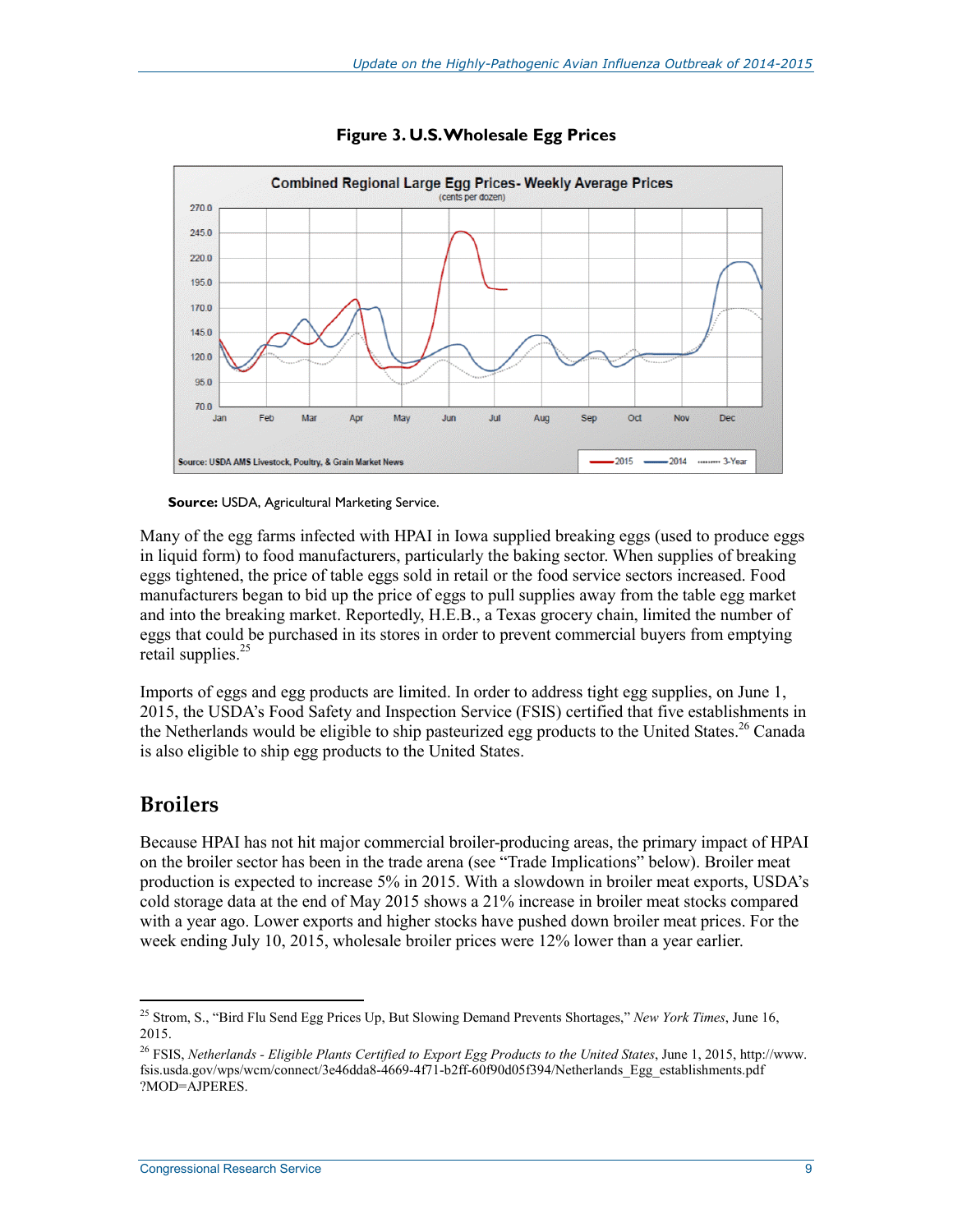# **Trade Implications**

In 2014, the United States exported to global markets over 4 million metric tons of poultry meat, valued at \$5.5 billion (see **Table 2**). The vast majority of exports was broiler meat (\$4.1 billion), followed by turkey (\$767 million) and other poultry meat (\$671 million). In addition, the United States exported \$637 million worth of eggs and egg products in 2014. In 2014, the United States exported 19% of its broiler meat production, 14% of turkey output, and 5% of eggs.

For 2015, USDA forecasts broiler meat exports to be more than 6% lower than in 2014, turkey exports 26% lower, and egg exports nearly 8% lower. Data for 2015 U.S. poultry exports are available for the January-May period. Broiler meat exports are 9% lower compared with the same period a year ago. Turkey exports are 17% lower, but egg exports are up 11% because of strong shipments to Mexico.<sup>27</sup>

|                                 | \$ million | Current Bans on U.S. Poultry due to HPAI |
|---------------------------------|------------|------------------------------------------|
| Mexico                          | 1,282      | Regional                                 |
| Canada                          | 589        | Regional                                 |
| Hong Kong                       | 521        | Regional                                 |
| China                           | 315        | Total                                    |
| Angola                          | 264        | *                                        |
| Russia                          | 150        | Total                                    |
| Cuba                            | 148        | Regional                                 |
| Taiwan                          | 143        | Regional                                 |
| South Korea                     | 113        | Total                                    |
| Guatemala                       | 104        | Regional                                 |
| Top 10 Total                    | 3,630      |                                          |
| <b>All Poultry Meat Exports</b> | 5,501      |                                          |

**Table 2. Top 10 Poultry Meat Export Markets in 2014** 

**Sources:** USDA, Foreign Agricultural Service, Global Agricultural Trade System Online. Poultry meat includes broiler meat, turkey, and other poultry meat. Ban information is from the Export Library, Food Safety and Inspection Service, USDA.

**Notes:** \* Information on Angola is not included in the Export Library. http://www.fsis.usda.gov/wps/portal/fsis/ topics/international-affairs/exporting-products/export-library-requirements-by-country.

Totals may add due to rounding.

Since the HPAI findings in December 2014, 18 trading partners have imposed bans on all shipments for U.S. poultry and products, and 38 trading partners have imposed partial, or regional, bans on shipments from states or parts of states experiencing cases (see **Figure 4**). China, Russia, and South Korea, 3 of the top 10 destinations for U.S. poultry meat in 2014, have banned all imports of U.S. poultry. Based on World Organization for Animal Health (OIE) avian

<sup>27</sup> USDA, Economic Research Service, *Livestock & Meat International Trade Data*, http://www.ers.usda.gov/dataproducts/livestock-meat-international-trade-data.aspx.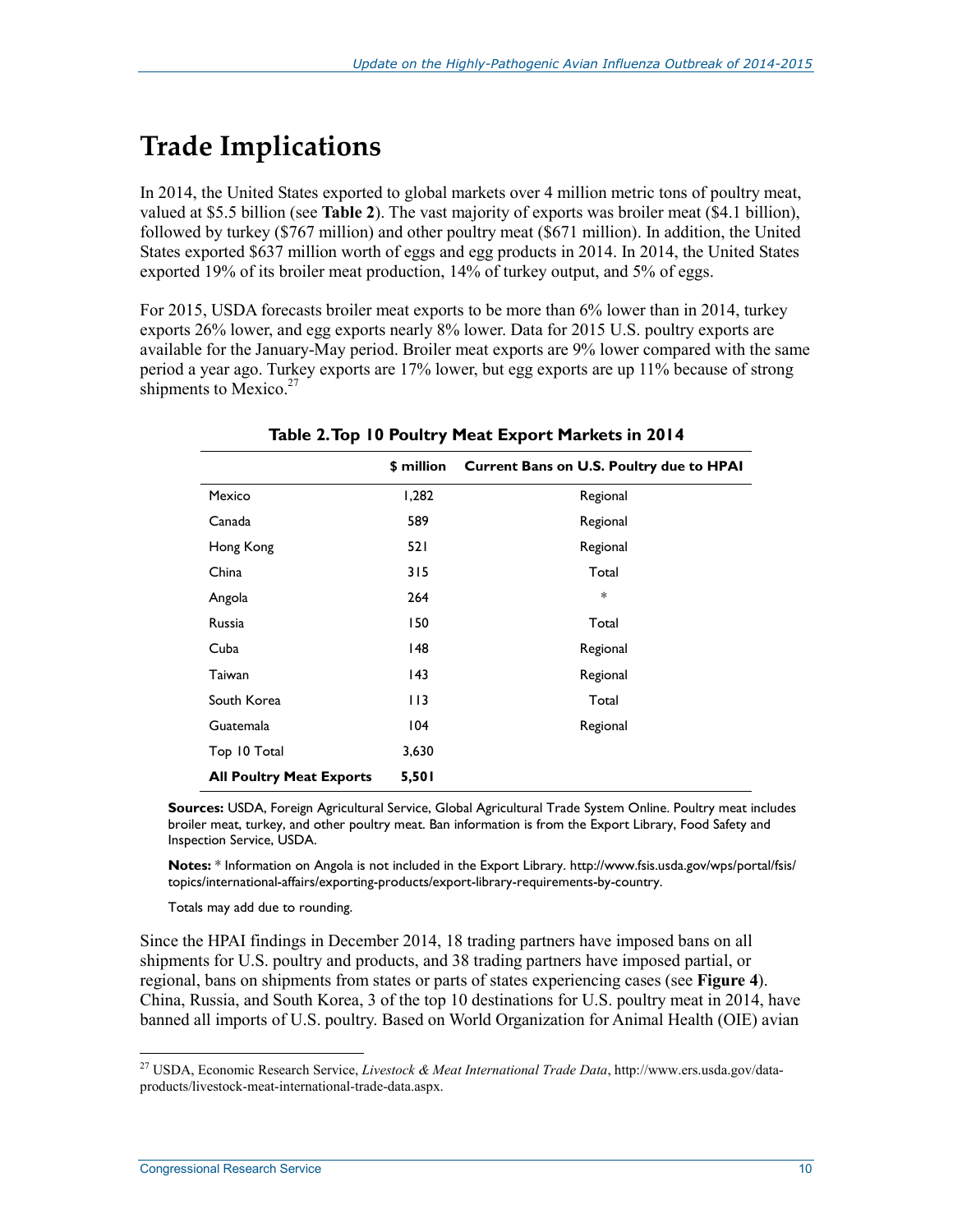influenza guidelines, regional, or compartmental, bans are acceptable for handling concerns with disease and effects on trade.<sup>28</sup> If USDA decides to implement a vaccine strategy to address an HPAI outbreak should it occur later this year, the U.S. poultry industry could experience increased disruptions in trade. Some trading partners have already told APHIS that if the United States adopts a vaccination strategy for HPAI, they will halt all trade until risk assessments of the U.S. strategy can be evaluated (see "Vaccine Use Policy").



**Figure 4. Bans on U.S. Poultry** 

**Source:** USDA, Economic Research Service.

**Note:** Excluding the United States, information not available for gray areas.

### **Selected Issues**

1

On July 7, 2015, the Senate Committee on Agriculture, Nutrition and Forestry held a hearing on the HPAI outbreak and its impact on the poultry sector, and on July 8, 2015, the Senate Homeland Security and Governmental Affairs Committee held a hearing reviewing the threat of avian influenza to animal and public health.<sup>29</sup> The hearings covered the experiences and lessons learned

<sup>28</sup> OIE, *Terrestrial Animal Health Code*, Chapter 10.4, Infection with Avian Influenza Viruses, http://www.oie.int/ index.php?id=169&L=0&htmfile=chapitre\_avian\_influenza\_viruses.htm.

<sup>29</sup> Senate Committee on Agriculture, Nutrition, and Forestry, *Highly Pathogenic Avian Influenza: The Impact on the U.S. Poultry Sector and Protecting U.S. Poultry Flocks*, July 7, 2015, http://www.ag.senate.gov/hearings/highlypathogenic-avian-influenza-the-impact-on-the-us-poultry-sector-and-protecting-us-poultry-flocks; and Senate Committee on Homeland Security and Governmental Affairs, *Stopping an Avian Influenza Threat to Animal and Public Health*, July 8, 2015, http://www.hsgac.senate.gov/hearings/stopping-an-avian-influenza-threat-to-animal-and-public- (continued...)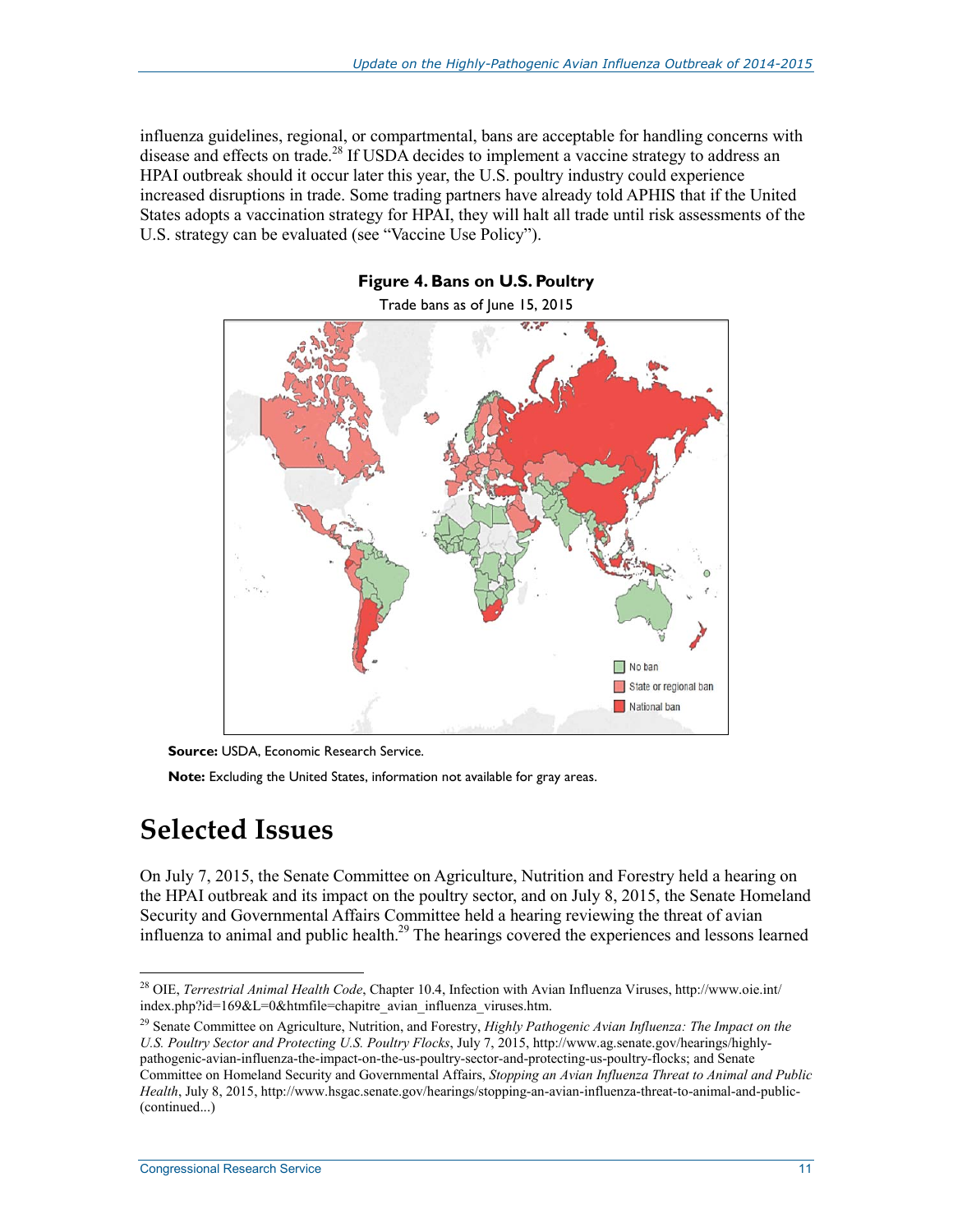from containing and eliminating the current outbreak, and touched on issues to be addressed for the future.

It is believed that an HPAI outbreak is likely to occur again in the fall when wild birds begin their migrations through the four flyways. This may likely result in more spread of AI, possibly in the poultry-producing eastern and southeastern regions untouched during the current outbreak. In response to questions from the Agriculture Committee, APHIS stated that it is preparing for the worst-case scenario this fall and defined this as 500 HPAI cases spread through 20 major poultry producing states, infecting turkey, laying hen, and broiler premises.

The following sections discuss several issues that were raised during the hearings and are expected to be the focus of preparations for another potential outbreak in the fall/winter: vaccine use, biosecurity, timeliness, indemnification, and stakeholder communications.

#### **Vaccine Use Policy**

The World Organization for Animal Health (OIE) recommends that poultry flocks be depopulated to eliminate the AI virus. The OIE recognizes, however, that some countries may choose vaccination as part of their HPAI containment and elimination strategy. OIE states that:

Culling may be complemented by a vaccination policy for poultry in a high-risk area. Vaccination aims to protect the susceptible population of birds from potential infection thereby reducing the incidence or the severity of disease. Vaccination strategies can effectively be used as an emergency effort in the face of an outbreak or as a routine measure in an endemic area. Careful consideration must be given prior to implementing a vaccination policy and requires that the recommendations from the World Organisation for Animal Health (OIE) on vaccination and vaccines are closely followed. Any decision to use vaccination must include an exit strategy.<sup>30</sup>

Vaccination is often considered a last resort in HPAI control. Among other concerns, it can mask continued transmission of the disease, making it more difficult for animal health officials to understand, and trade partners to trust, a country's status. Accordingly, OIE recommends that a country plan to adopt vaccination for HPAI control includes a plan to transition back to the preferred culling approach, without vaccination, once it has achieved control through vaccination.

USDA has not approved a vaccine for HPAI.<sup>31</sup> According to USDA, current AI vaccines are only effective about  $60\%$  of the time in chickens. Effectiveness in turkeys is still being evaluated.<sup>32</sup> The Southeast Poultry Research Lab (SEPRL), part of USDA's Agricultural Research Service (ARS), develops and evaluates AI vaccines. According to testimony by Dr. David Swayne of SEPRL before the Senate Agriculture Committee, for the next several months the lab will be working on vaccines and vaccination protocols for use in the fall. The challenge for vaccine

<sup>(...</sup>continued)

health. Hearing videos and witness statements are available on each Senate committee's website. Transcripts are available from *CQ Transcripts*, http://www.cq.com/transcripts/congressional?1.

<sup>30</sup> OIE, *Avian Influenza*, General Disease Information Sheets, http://www.oie.int/doc/ged/D13947.PDF.

<sup>&</sup>lt;sup>31</sup> The APHIS Center for Veterinary Biologics regulates vaccines for use in animals.

<sup>32</sup> APHIS, *Additional Criteria Must Be Met Before Emergency Use of Vaccine for Highly Pathogenic Avian Influenza Can Be Approved*, Stakeholder Announcement, June 3, 2015.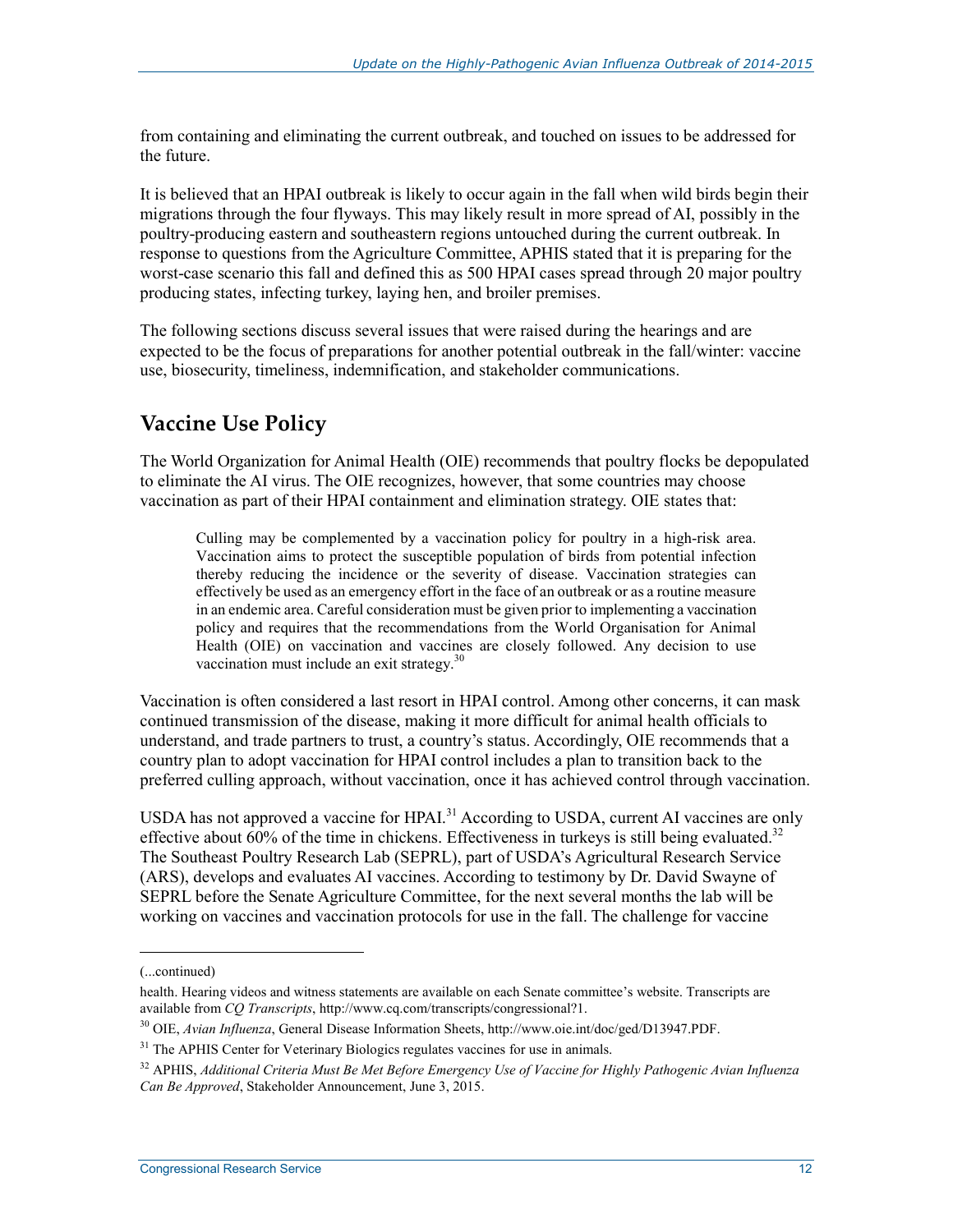development is finding one that will be effective against circulating H5 strains, recognizing that the strains change over time. The experience of countries using vaccines for H5N1 strains (99% of H5N1 vaccines are used in China, Egypt, Vietnam, and Indonesia) shows that vaccines fail, effectiveness diminishes over time, and resistance develops.<sup>33</sup>

The decision to adopt a vaccine strategy is made by USDA and not state animal health officials. APHIS expects that an effective vaccine could be developed by fall to late fall.

The use of vaccines negatively affects exports of poultry products. According to APHIS, some trading partners have stated that if the United States adopts a vaccination policy, they would immediately ban shipments of U.S. poultry products. The trading partners would conduct risk assessments of U.S. vaccination policy before allowing shipments to resume. APHIS is already engaging with other countries to mitigate impacts on trade if the USDA changes its policy. In order to address the trade issue, SEPRL is engaged in research to distinguish whether immunity in a bird is due to infection or vaccination. This concept has been demonstrated experimentally but is less successful in the field.

The poultry industry is divided over whether or not vaccines should be used to fight HPAI outbreaks. The United Egg Producers (UEP) position is one of caution about vaccine use, in part due to trade issues, and also because the three-vaccine regime in a laying hen would mean increased contact with the birds in the houses. Handling hens during production could cause a decrease in egg output. Other witnesses from the turkey and egg sectors were ready to adopt vaccines as a tool to use against HPAI.<sup>34</sup>

#### **Biosecurity Practices**

USDA's June 2015 epidemiological report identified pathways for the transmission of HPAI. Besides wild birds shedding the AI virus, APHIS found that HPAI may have been spread through lax biosecurity measures. These include sharing of equipment and employees between infected and non-infected farms, the inadequate cleaning of vehicles moving between farms, and the presence of rodents or small wild birds inside poultry barns. APHIS also found that environmental factors could play a role as the HPAI virus was found in air samples that could be transmitted by wind to other farms.<sup>35</sup>

Scrupulous biosecurity practices may not fully protect against AI. The poultry industry increased biosecurity after the 1980s HPAI outbreak. Other regulations, such as the Food and Drug Administration's *Egg Safety Rule*,<sup>36</sup> require egg producers to implement certain biosecurity measures. But as the UEP witness pointed out in testimony, his farm, one of the largest egg farms in Iowa, received a perfect score on a USDA biosecurity audit two months before being infected with HPAI.

<sup>&</sup>lt;sup>33</sup> Senate Agriculture Committee HPAI hearing, testimony of Dr. David Swayne, Laboratory Director, SEPRL, ARS. <sup>34</sup> Senate Agriculture Committee HPAI hearing, testimony of Brad Moline, on behalf of the National Turkey

Federation.

<sup>35</sup> APHIS, *Epidemiologic and Other Analyses of HPAI-Affected Poultry Flocks: June 15, 2015 Report*.

<sup>36 21</sup> C.F.R. §118.4 Salmonella Enteritidis (SE) prevention measures.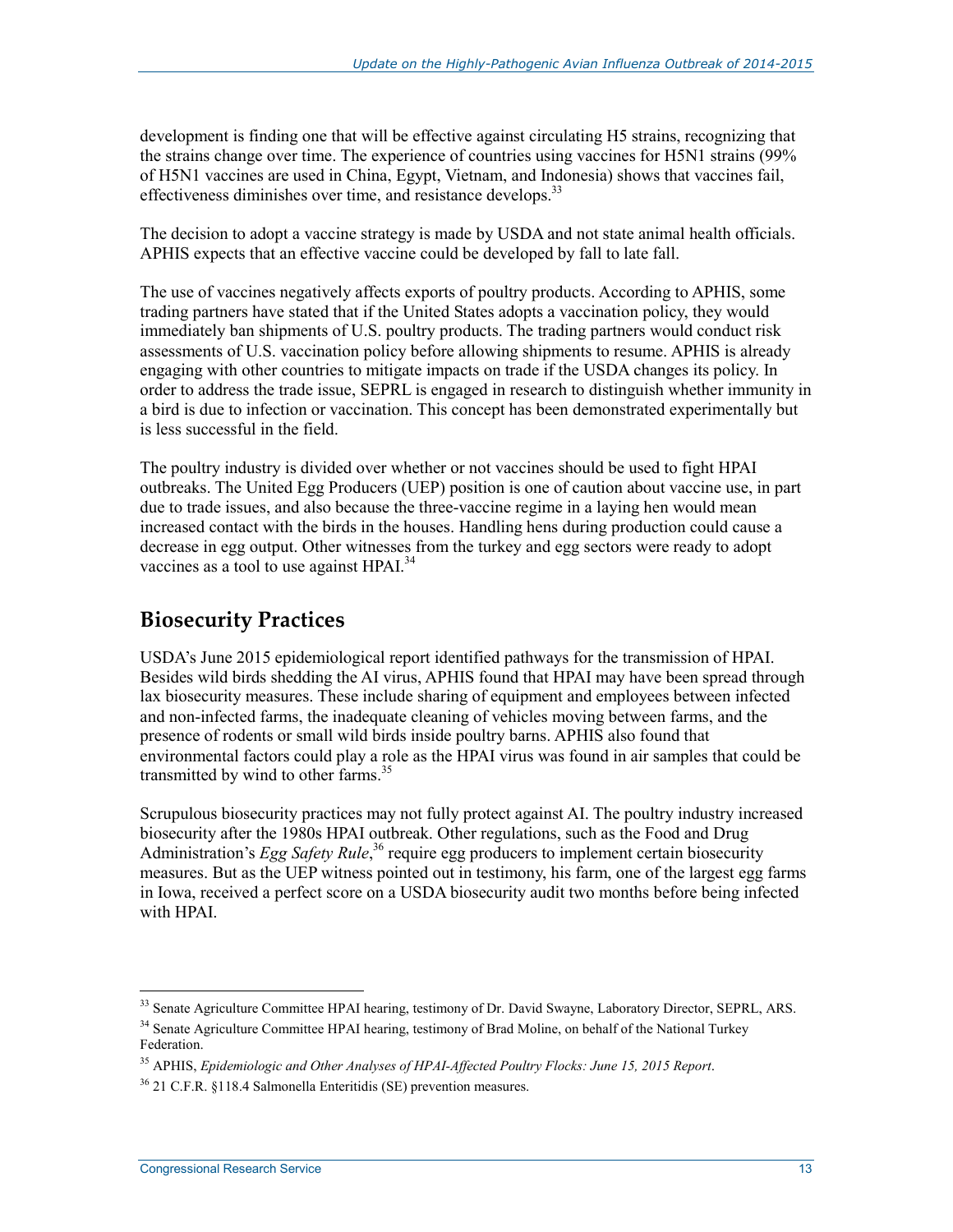Biosecurity has often been thought of in terms of farm biosecurity. Biosecurity at the barn or hen house level for operations with multiple facilities may be more effective for an HPAI outbreak. For example, this could mean restricting movement between barns or hen houses on the same farm, requiring different clothing for each, and boosting disinfection measures for equipment shared between each barn. Producers may need to consider adding filtration systems in barns and hen houses because of potential airborne contamination.<sup>37</sup>

Poultry groups such as the National Turkey Federation and the U.S. Poultry and Egg Association recommend that producers reevaluate their biosecurity programs to prepare for future outbreaks. APHIS will be holding a meeting at the end of July in Iowa to discuss biosecurity issues with state veterinary officials and the poultry industry.

### **Timely Depopulation and Disposal**

Depopulating AI infected birds as quickly as possible is critical to halting the spread of the virus. Poultry producers have been concerned that it took too long between HPAI confirmation and the start and completion of depopulation. APHIS recognizes this concern and is seeking alternatives that could speed the process. APHIS has suggested that shutting off ventilation in barns and laying houses and turning up the heat would humanely euthanize the flocks. This could speed up the depopulation process and save time getting foaming or  $CO<sub>2</sub>$  equipment for depopulation in place. APHIS is working with the poultry industry and the American Veterinary Medical Association on the viability of such an approach.

After depopulation, the disposal of dead birds is a considerable challenge for poultry producers. Many of the dead birds were composted, which, once tested to be free of virus, may be used on fields. In Iowa there was concern about moving euthanized poultry to landfills because of fear of virus contamination through feathers, dust, or on vehicles.<sup>38</sup> States and the poultry industry are expected to reassess and implement disposal plans to manage a potential fall outbreak.

### **Indemnity Payments**

Egg producers have expressed concern that APHIS, in calculating indemnity payments, is not capturing the true value of future egg production from lost layers. According to the regulations (9 C.F.R. §53.3(b)) that govern HPAI appraisals for indemnity payments, "The appraisal of animals shall be based on the fair market value and shall be determined by the meat, egg production, dairy or breeding value of such animals." Regulations for low pathogenic avian influenza (LPAI) outbreaks are in a different section (9 C.F.R. §56.4(a)) than the HPAI regulations and address future production. The LPAI regulations specifically state that, "For laying hens, the appraised value should include the hen's projected future egg production." Egg industry groups have been in contact with APHIS and have made proposals for changing the indemnity formulas.

In addition, indemnity regulations require payment to owners of poultry, but many poultry producers are contract growers and not the owners of the birds. This raises concerns about whether some producers are being adequately indemnified. LPAI regulations  $(9 \text{ }\mathcal{S} \text{C.F.R. } 56.8(a))$ 

<sup>37</sup> Senate Committee on Homeland Security and Governmental Affairs, *Stopping an Avian Influenza Threat to Animal and Public Health*, July 8, 2015, testimony of Dr. John Clifford, APHIS.

<sup>38</sup> Clyton, C., "Iowa Dealing with Bird Deaths," *DTN*, May 8, 2015.